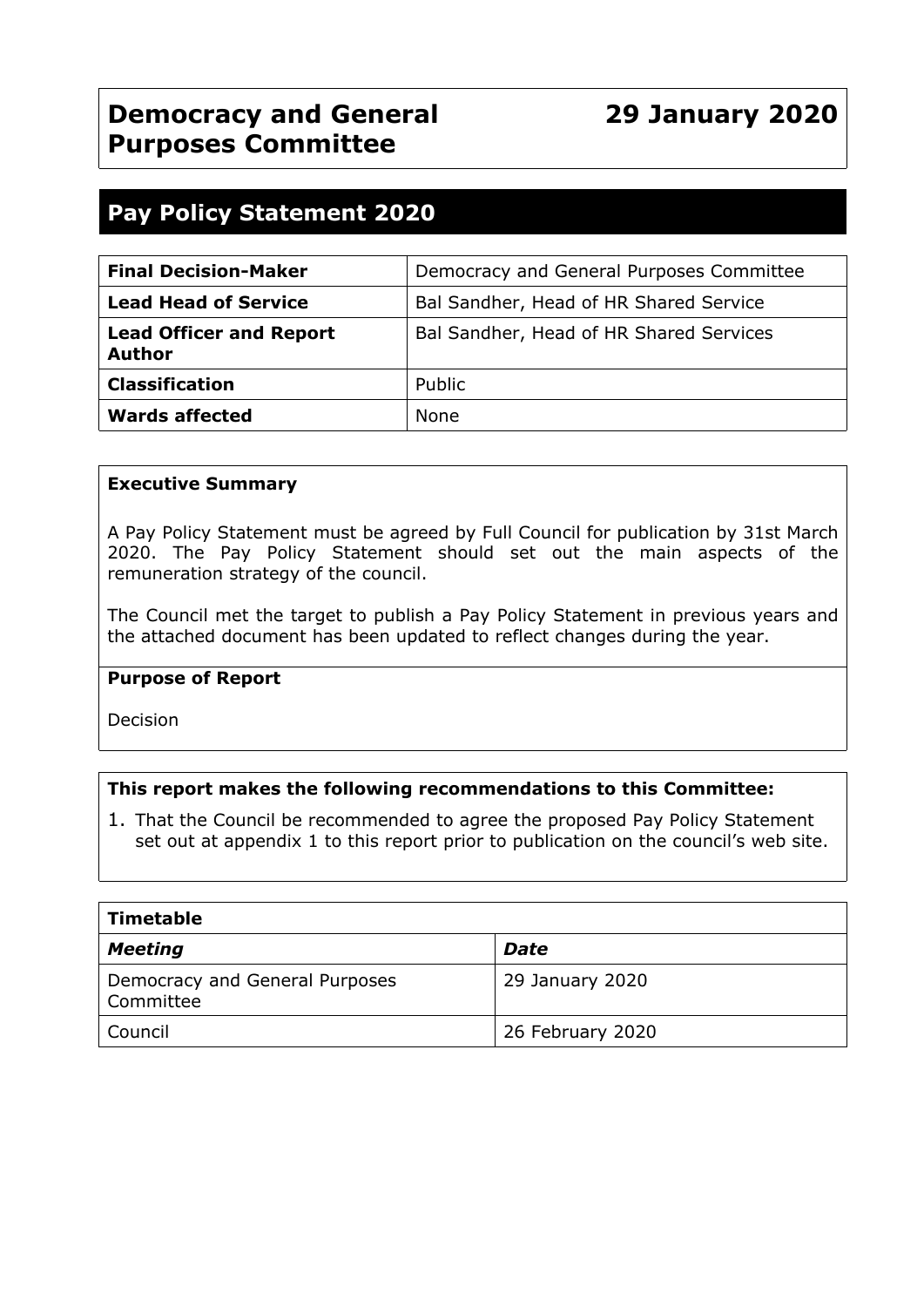# **Pay Policy Statement 2020**

# **1. CROSS-CUTTING ISSUES AND IMPLICATIONS**

| <b>Issue</b>                                              | <b>Implications</b>                                                                                                                                                                                                                                            | Sign-off                                                                 |
|-----------------------------------------------------------|----------------------------------------------------------------------------------------------------------------------------------------------------------------------------------------------------------------------------------------------------------------|--------------------------------------------------------------------------|
| <b>Impact on</b><br><b>Corporate</b><br><b>Priorities</b> | This statement makes no changes to the current<br>situation and there are no implications due to<br>the content of the pay policy statement.                                                                                                                   | <b>Bal Sandher</b><br>Head of HR                                         |
| <b>Cross</b><br><b>Cutting</b><br><b>Objectives</b>       | There is a legal requirement to publish an<br>annual Pay Policy Statement as outlined below<br>under legal.                                                                                                                                                    | <b>Bal Sandher</b><br>Head of HR                                         |
| <b>Risk</b><br><b>Management</b>                          | The risks are reputational if the council fails to<br>publish a Pay Policy Statement                                                                                                                                                                           | <b>Bal Sandher</b><br>Head of HR                                         |
| <b>Financial</b>                                          | There are no direct financial implications arising<br>from publication of the pay policy statement.<br>The Council's pay policy reflects its overall<br>strategic and financial priorities.                                                                    | [Section 151<br>Officer &<br>Finance<br>Team]                            |
| <b>Staffing</b>                                           | This statement makes no changes to the current<br>situations and there are no implications due to<br>the content of the pay policy statement                                                                                                                   | <b>Bal Sandher</b><br>Head of HR                                         |
| Legal                                                     | The requirement to publish an annual Pay Policy<br>Statement is set out in Section 38 (1) of the<br>Localism Act 2011. Publication also satisfies the<br>requirements to publish certain data, set out in<br>the Local Government Code on Transparency<br>2015 | Keith Trowell<br>Team Leader<br>(Corporate<br>Governance)<br><b>MKLS</b> |
| <b>Privacy and</b><br>Data<br><b>Protection</b>           | No personal data is contained in the report                                                                                                                                                                                                                    | Policy and<br>Information<br>Team                                        |
| <b>Equalities</b>                                         | No impact identified as a result of this update<br>report. As an employer the Council has a duty<br>to fulfil under the Equality Act 2010. This is<br>ongoing and is embedded in the current<br>processes.                                                     | Equalities<br>and<br>Corporate<br>Policy Officer                         |
| <b>Public</b><br><b>Health</b>                            | No impact identified at this time                                                                                                                                                                                                                              | [Public<br>Health<br>Officer]                                            |
| <b>Crime and</b><br><b>Disorder</b>                       | No impact identified at this time                                                                                                                                                                                                                              | Bal Sandher,<br>Head of HR                                               |
| <b>Procurement</b>                                        | No impact identified at this time                                                                                                                                                                                                                              | Bal Sandher,<br>Head of HR                                               |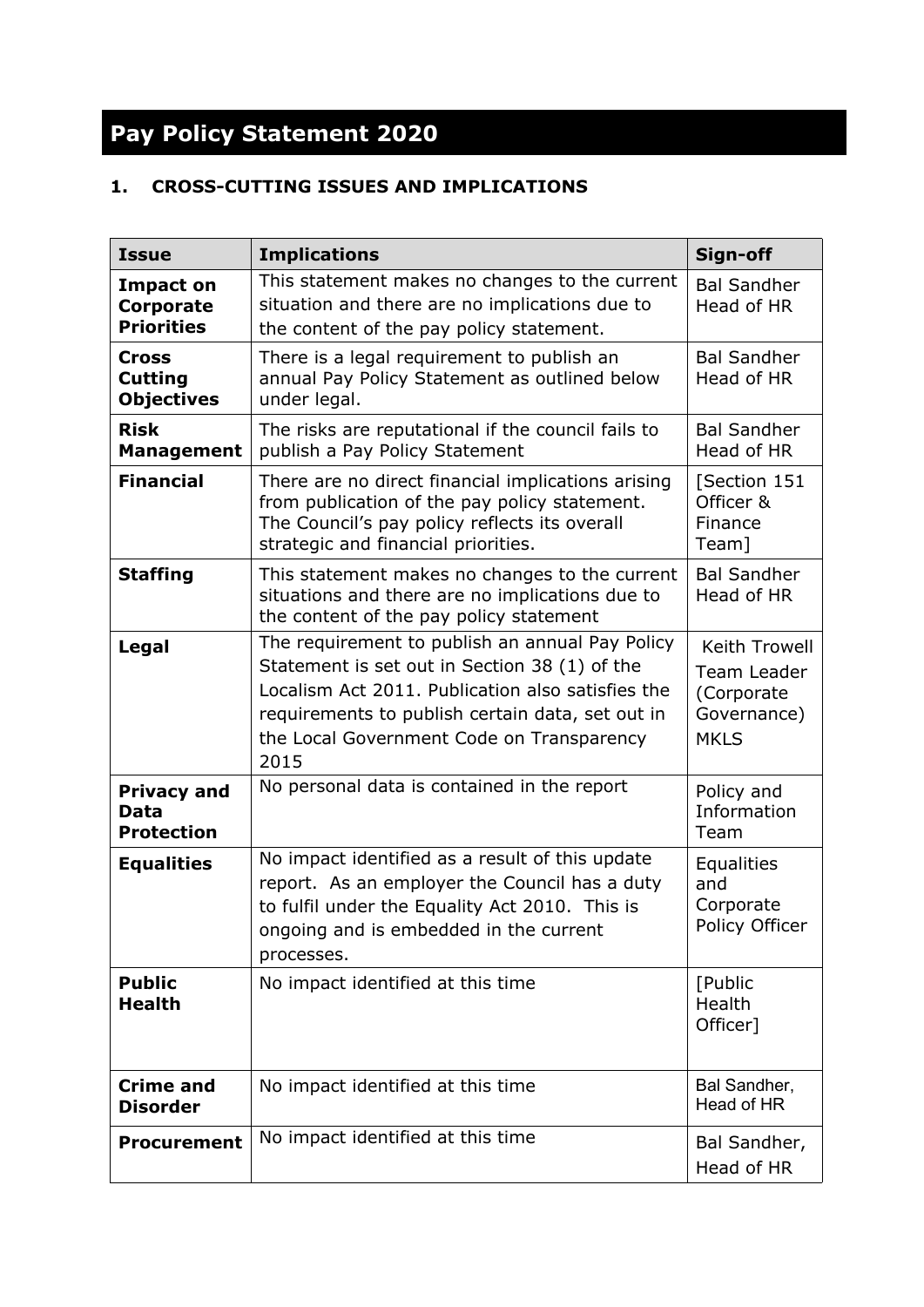# **2. INTRODUCTION AND BACKGROUND**

- 2.1 Section 38 (1) of the Localism Act 2011 came into force on 15 January 2012 and required English and Welsh local authorities to produce a pay policy statement for 2012/13 and for each financial year after that. The government consulted on a revised code in 2015 and the draft pay policy statement reflects the requirements of the revised code.
- 2.2 The matters that must be included in the statutory pay policy statement and the revised code of practice are as follows:
	- a local authority's policy on the level and elements of remuneration for each chief officer;
	- a local authority's policy on the remuneration of its lowest-paid employees (together with its definition of "lowest-paid employees" and its reasons for adopting that definition);
	- a local authority's policy on the relationship between the remuneration of its chief officers and other officers and in particular the pay multiple between the two;
	- a local authority's policy on other specific aspects of chief officers' remuneration: remuneration on recruitment, increases and additions to remuneration, use of performance-related pay and bonuses, termination payments, and transparency;
	- an organisation chart or description of the number and grades of staff in the top three layers of the organisation, with information on the grades of all those with salaries in excess of £50,000;
	- details of trade union facility time including the trade union representatives for each of the recognised trade unions.
- 2.3 The reference to 'chief officer' refers to the statutory posts of Head of Paid Service, Monitoring Officer and Section 151 Officer plus any Deputy Chief Officers, which in our organisation includes anyone at Head of Service or above.
- 2.4 With regard to the process for approval, the pay policy statement:
	- Must be approved formally by the council meeting
	- Must be approved by the end of March each year
	- Can be amended during the year
	- Must be published on the authority's website
	- Must be complied with when the authority sets the terms and conditions for a chief officer
- 2.5 The Act specifically mentions that the pay policy statement may set out the authority's policies relating to other terms and conditions for chief officers and in the interest of open government there are recommendations that the pay policy statement sets out as much information relating to employee terms and conditions as is practical.
- 2.6 Terms and conditions of employment for employees is a function for which the Democracy and General Purposes Committee has delegated responsibility within the constitution.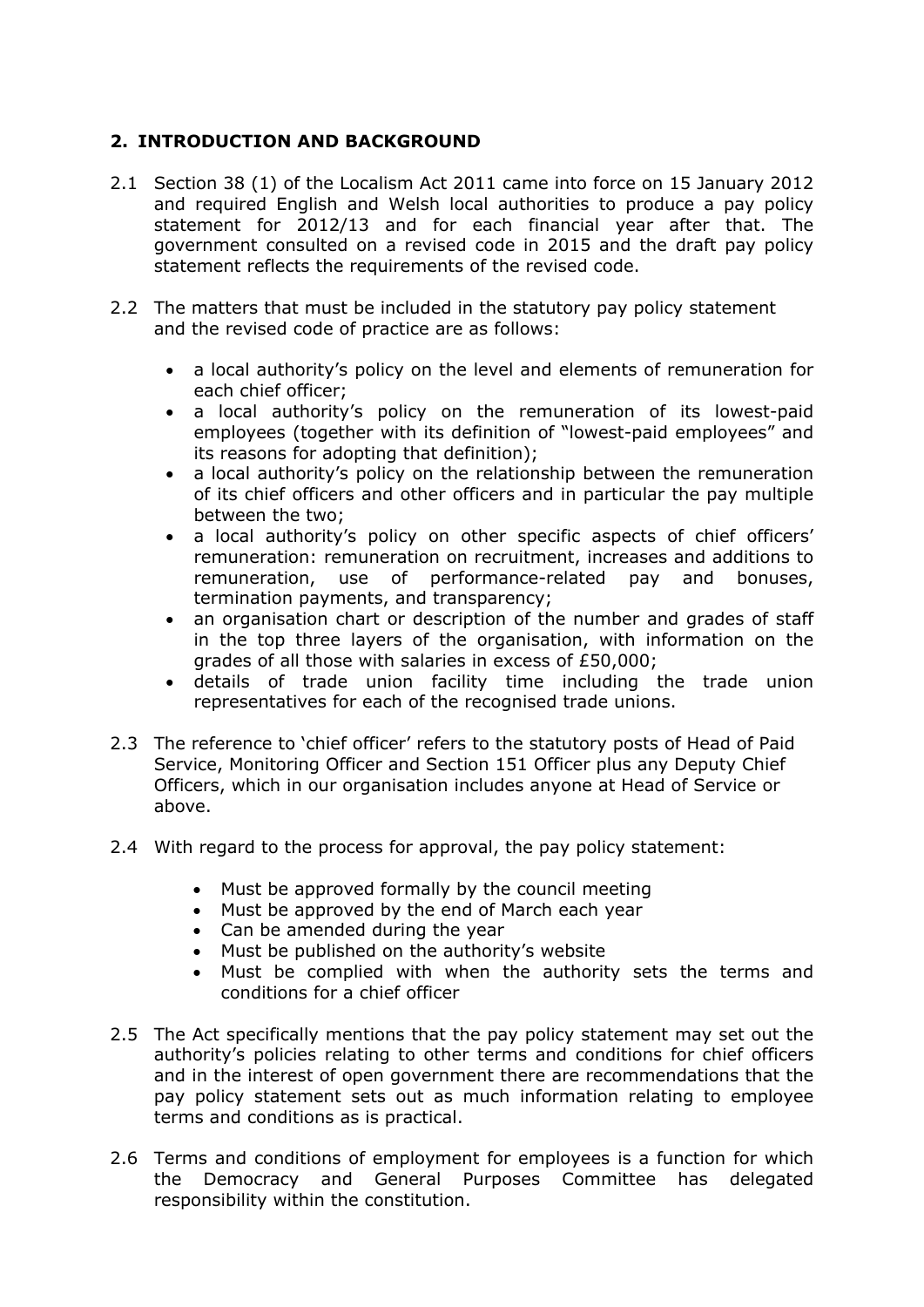2.7 The general approach of the Democracy and General Purposes Committee has been to take the same approach to senior members of staff as that taken with all other employees in relation to the benefits available and the review processes followed. The council has a thorough approach that applies best practice in the areas of remuneration and equal pay.

# **3. AVAILABLE OPTIONS**

3.1 The Council could choose to publicise a reduced version of the Pay Policy Statement that meets the minimum requirements of the Act but this is not recommended as it does not satisfy the need for transparency and means that the data is not seen in the context of the good work already undertaken by the council.

# **4. PREFERRED OPTION AND REASONS FOR RECOMMENDATIONS**

4.1 The preferred option is the format of the Pay Policy Statement set out at Appendix I as it gives consistency from previous years and meets the requirements of the legislation.

# **5. RISK**

5.1 The risks associated with this proposal, including the risks if the Council does not act as recommended, have been considered in line with the Council's Risk Management Framework. We are satisfied that the risks associated are within the Council's risk appetite and will be managed as per the Policy.

# **6. CONSULTATION RESULTS AND PREVIOUS COMMITTEE FEEDBACK**

6.1 As this is a statement of what is already in place and does not make any changes to the current position there has been no consultation to date; the report to the Democracy and General Purposes Committee forms the basis of consultation to ensure that this format is acceptable before going to full council.

#### **7. NEXT STEPS: COMMUNICATION AND IMPLEMENTATION OF THE DECISION**

7.1 Once the report is agreed by Full Council the information will be updated in the tables and organisation structures in Appendix 1(H) including the actual pay figures for the year ending March 2020 before it is uploaded to the council's web site. These figures cannot be calculated until March payroll is